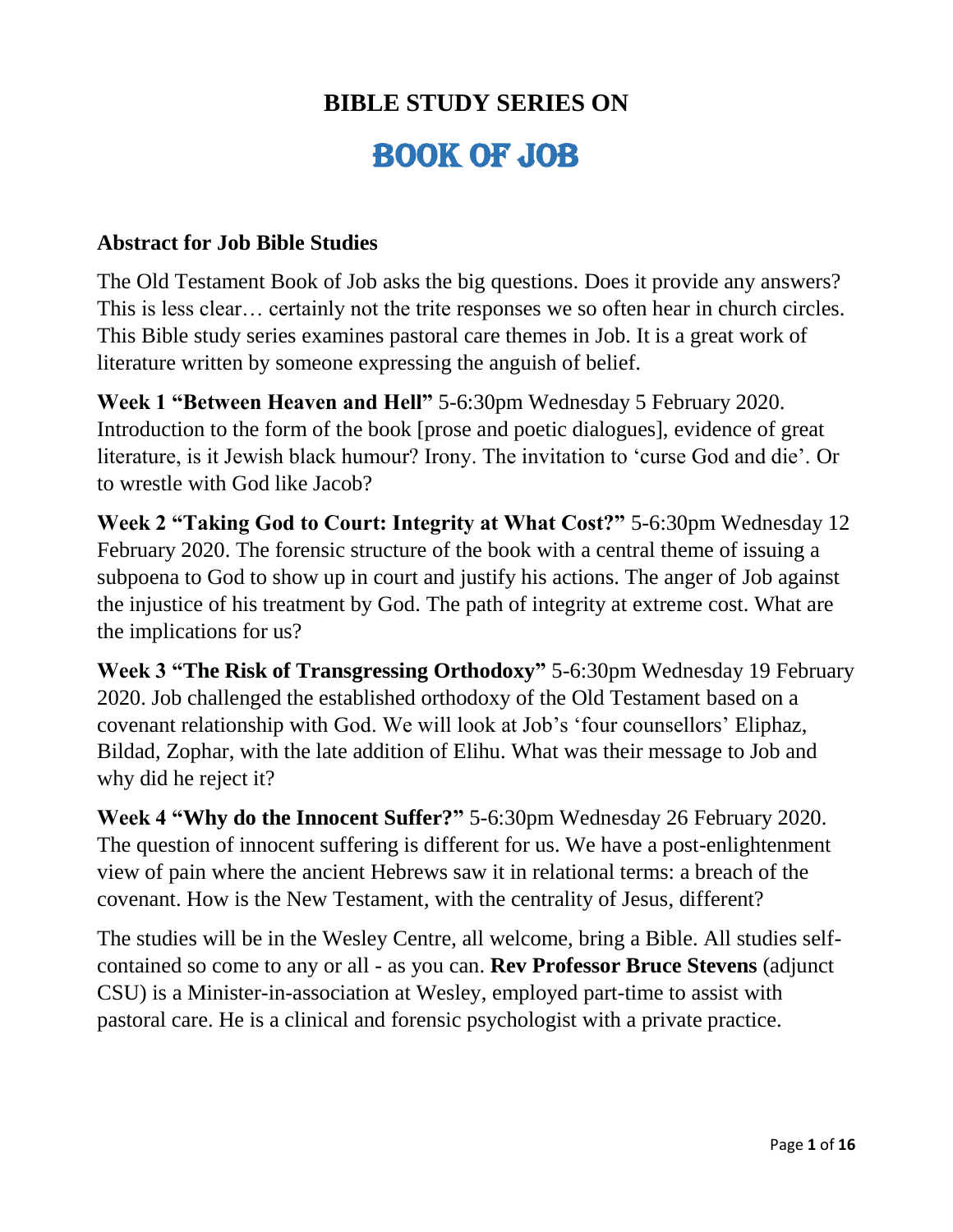## **Study 1: Between Heaven and Hell**

*To Read:* Job Chapters 1-2. **DISCUSS:** How do you approach Job? What are your preconceptions?

The Book of Job is a wonderful discovery. Surprise after surprise. Of course, most of us know the story in **outline**: A good man loses everything and after his trials God restores his fortunes as a reward for his patient endurance and tenacious faith. Hence the saying 'the patience of Job'. But that is a half-truth. The book is much more interesting than a simple morality tale. **My goal** in this series is to introduce the 'book' beyond the 'book'.

If every actor has to act Hamlet; every preacher has to preach Job. And maybe every Bible teacher. It is the place where we wrestle with the great questions that life presents. Life, as the philosopher said, is "fired at us point-blank" (Jose Ortega Y. Gasset).

#### **Great Literature**

The Book of Job is widely accepted as a **great work of literature**. I think it should be counted with the greatest accomplishments of humanity: Shakespeare's tragedies and Dante's trilogy. Certainly, it belongs when you think about the next level of the pantheon: Homer, Chaucer, Cervantes, Milton, and Tolstoy. I try to read what has been identified as the Great Books of the Western Tradition and Job deserves a place. I also read popular 'junk' but those works do not help me to appreciate Job.

It is **wisdom literature**. In the Bible think of Proverbs, Ecclesiastes and Song of Songs. We don't know the author of Job but I think it was probably a courtier or diplomat: an educated hanger on in aristocratic circles. There are not many 'suspects' when it comes to writing such as masterpiece. Who else had the education, time, and knowledge of the world? This was the group that produced most of the wisdom literature which of course was not limited to Israel but included Egypt and across the Middle East.

Job is hard to date, but probably after Israel was taken into exile. Job is introduced as a patriarchal figure from the heroic past. He is the epitome of piety, wisdom and social success. The opening scene is (Job 1:6-2:8).

The context of Job's suffering is given in the prologue. There is a **heavenly scene** in which Satan acted like a prosecutor, accusing Job of self-interest "does he fear God for nothing?" (1:9). Satan was given power to test Job: a series of tragedies kills his sons and daughters, raiders put his servants to the sword, take all his wealth including his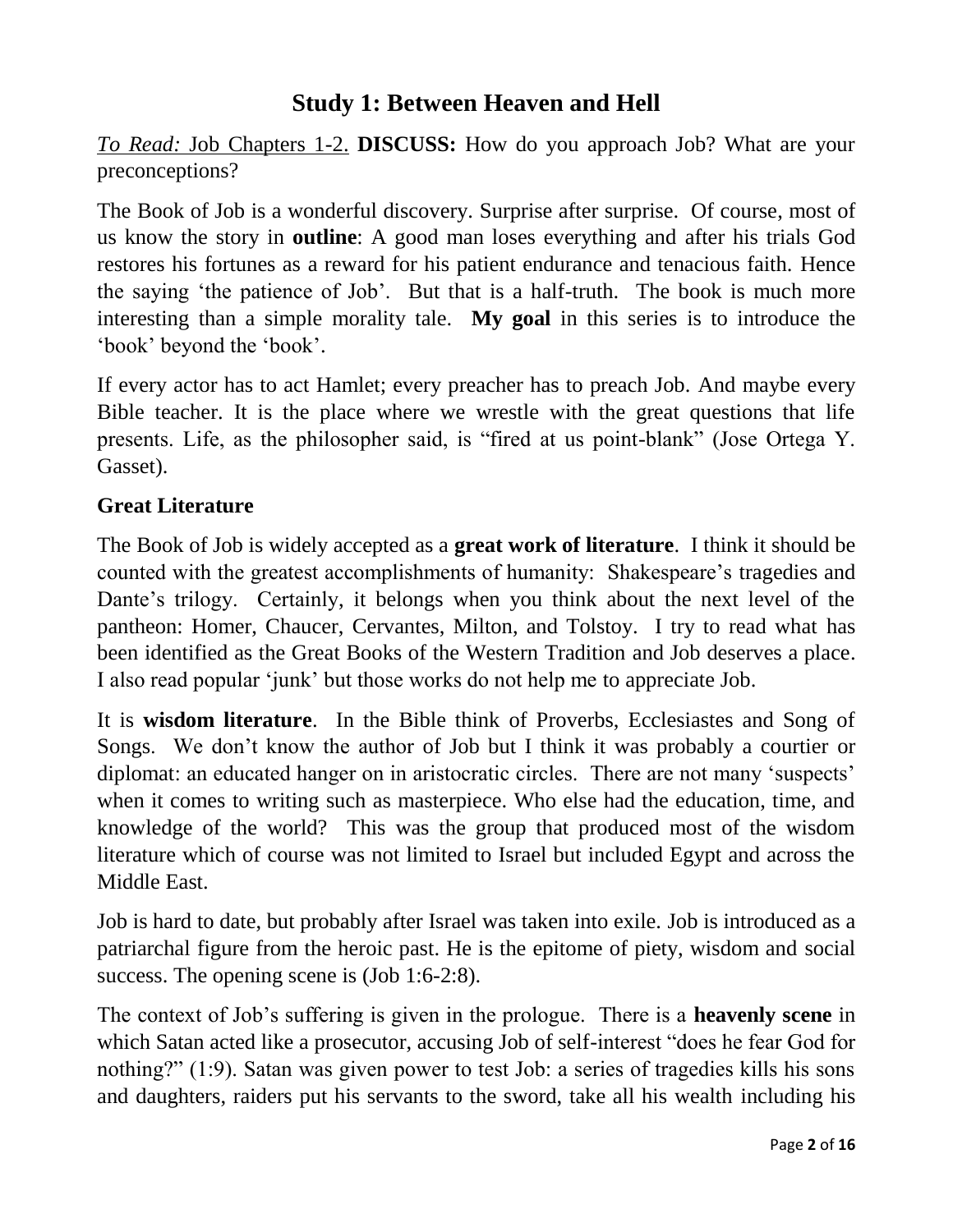cattle and possessions. Job lost everything. This is followed by a second round of accusations by Satan and Job his health. He was inflicted with 'loathsome sores' from head to feet.

Not surprising, there is a tension between the divine plan and disorderly nature of earthly events. But God's boast about Job sets off a train of consequences. Two accounts of God and Satan and then Job's wife is introduced as a new figure in the plot.

The motif of a religious hero who suffered unjustly is found in ancient Assyrian and Babylonian literature. It seems likely that a **story, in oral form** circulated before Job was written. While this is lost, it formed the foundation of the book. The interactions of prologue and what follows suggests that it was not 'tacked on' but tied with important themes that emerge in the poetic dialogues. Job was set in patriarchal times before Moses and the covenant relationship with God. In the poetic dialogues the names of God are El and Shaddai, not Yahweh. This gives a more universal perspective, as it were the struggle of every human to find meaning before God.

Look at the book in your Bible and you will see that there is a brief prose introduction and ending. The central chapters are set out differently, more like the psalms. This indicates **Hebrew poetry**. English poetry is distinguished from prose by rhythm and to a lesser extent rhyme. Most of Shakespeare is in iambic pentameter weak-strong with 5 stresses in the line: To *be* or *not* to *be*, etc. There are other poetic conventions but Hebrew poetry is marked by a repetition of ideas, which translates well. But there are interesting word plays which don't translate (*yam* sea and *yom* day in 3.8).

Mostly there is a repetition of ideas, but Job plays with this as well. For example, Job 1.21 "Naked I came from my mother's womb and naked I shall return there." This plays on a theme that appears repetitive but twists it to an image of birth and death – so creates ambiguity and a *double entendre*.

There is glorious imagery is illustrated in the section in which God replies to Job, in the section beginning "Have you commanded the morning since your days began…" This leads to the lines:

It is changed like clay under the seal

And it is dyed like a garment. (Job 38:14).

Job 39: 19 "Do you give the horse its might? Do you clothe its neck with mane [literally thunder]." It sounds like a play on the sound of a horse running on hooves.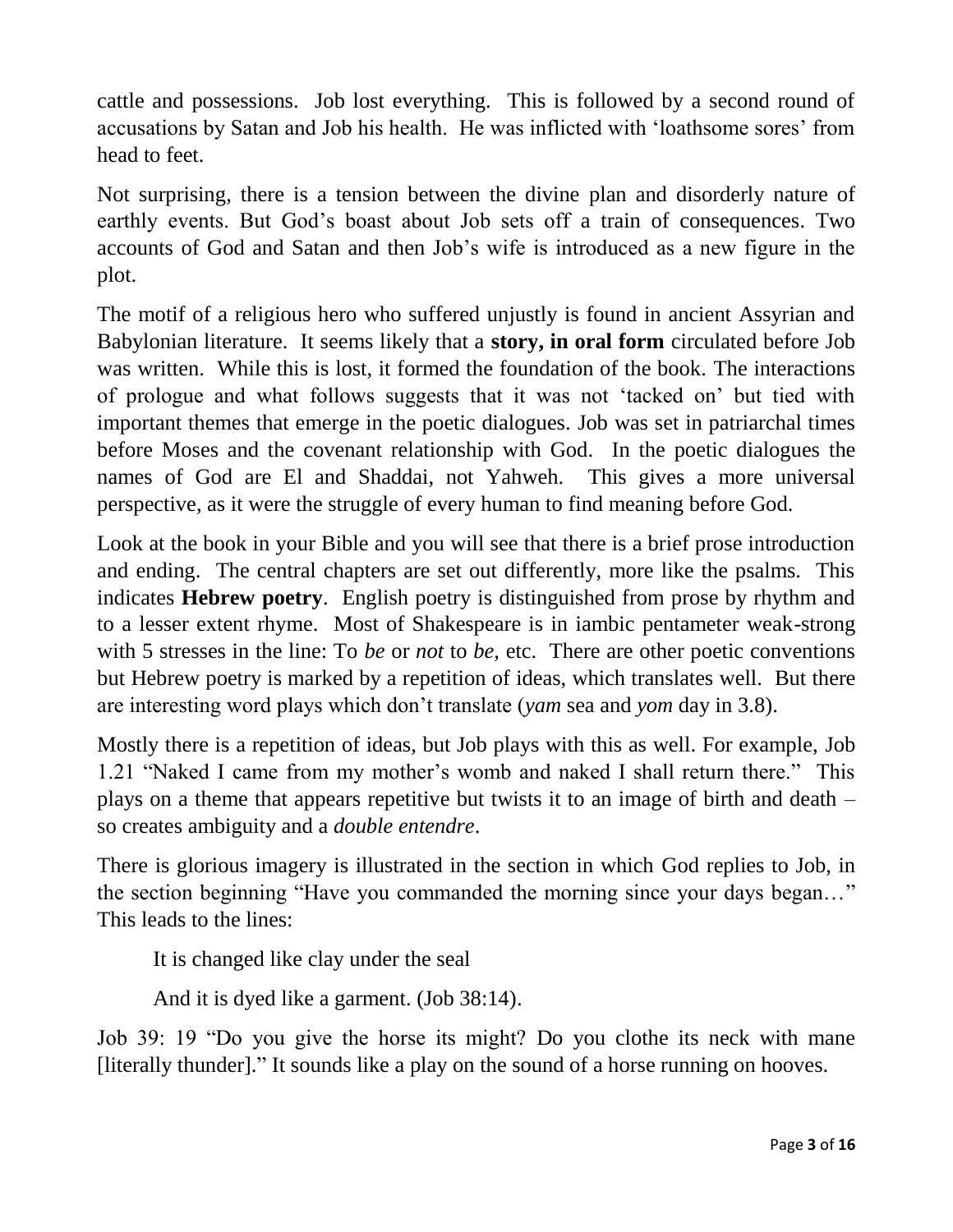Use of irony in the term 'hedge', Job 3:23 "Why is light given to a man whose way is hid, whom God has hedged in." But Satan has described to God the blessings of Job with "Hast thou not put a hedge about him and his house and all that he has on every side?" Such literary links point to the same author of prologue and dialogues at least in the present form .

#### **Beyond a morality tale**

The prose intro and ending are **very different to the extended poetic dialogues** that comprise most of the Book of Job. This format of a story and then the author's contribution in the middle has been used (eg. Decameron, 1001 Nights, etc.). It provides a narrative plot to give coherence to the literary centre.

The more you read and understand the differences it calls into question: Why was this book written? The prose 'bookends' are about a pious man tested by God and rewarded in the end. But the poetry is about almost cosmic indignation and rage against the way God *badly* orders his universe. It is not a pious vindication of either God or Job. The differences are so stark, that for a while I thought the best explanation was that it was **black Jewish humor**. The poetry with the dialogues between Job and his three 'comforters' and the mediator Elihu takes you on a wild roller coaster ride of Job's rage, excesses of sarcasm, and even possibly blasphemy. God is portrayed as an enemy with ironic titles such as "seeing eye" (7:8) and "Watcher of humans" (7:20). God is the enemy and a spy – an astonishing picture of God, certainly unique in the Bible (read chapter 7).

I follow Habel (1985) and others in believing the book is structured as a forensic document: a legal subpoena for God to show up in court to answer the charges laid by Job.

In this drama Job may be idealized but there is a question about the portrayal of God – twice being willing to make a wager with Satan! This is of course **highly ironic** against the back-drop of discussions about whether there is a moral order in the universe. And irony in both Job and his friends, devout defenders of orthodoxy, knowing nothing of the context of the divine wager with Satan.

I want to focus on this Job, in the prologue, and especially **Job's wife's advice** (2.9) to "Why do you persist in your integrity? Curse God and die!" He still had his wife but opinions differ as to whether this was a blessing. **Augustine** considered the wife to be Job's last torment. She was labelled *diaboli adjutrix* or Satan's ally. She is the human mouth-piece for the hidden Satan (Habel, p. 96).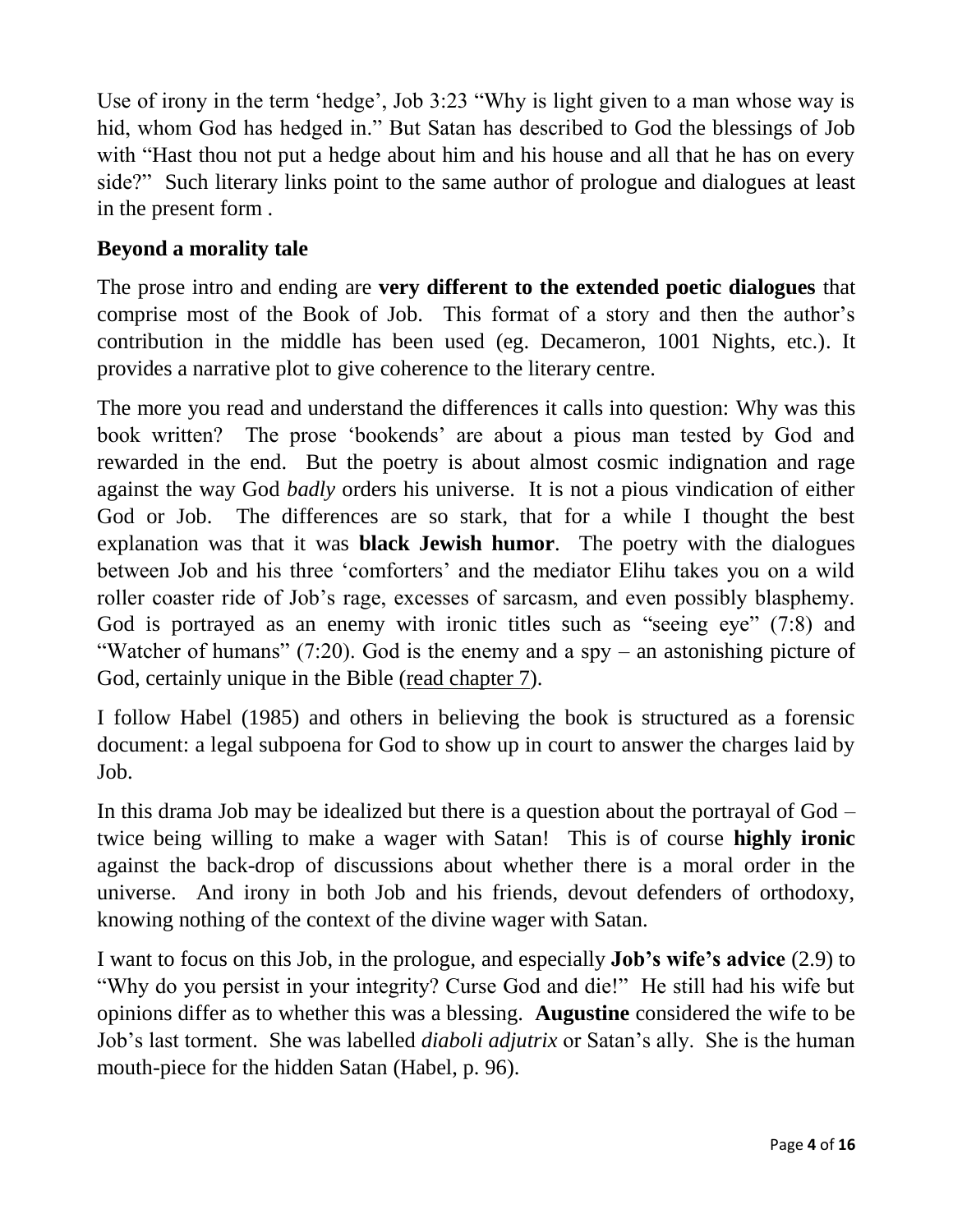The **theme of cursing** God is present from the beginning of the book. Job in the picture of his piety offered sacrifices early in the morning "It may be that my children have sinned, and cursed God in their hearts" (1.5). Satan's accusation was that if God removed his protection Job "He will curse you to your face". (1.11). Instead after the first tragedies, Job responded with "Blessed be the name of the Lord" (1.21). Again, Satan predicted if he was allowed to inflict Job "He will curse you (God) to your face"  $(2.5).$ 

This **act of cursing** God is not simply a profanity to clear the air. The idea was that if a man cursed God, God would retaliate and the man would die. It was a willful act of self-destruction. More like the choice, "I will drink myself to death." But arguably quicker! So, Job refused any temptation to curse in the prose prologue 'Shall we receive the good from the hand of God and not receive the bad?" (2.10). Again irony: the poetic section opens with Job cursing! But more about that later.

**DISCUSS:** Any times you have felt let down by God? Were you angry? Did you feel cheated – even like cursing God.

#### **To Curse or not to Curse?**

The **sufferings of Job are all encompassing**, losing everything: children, wealth, friends, community position and respect – finally his health. There is no comfort when everything has gone. Sometimes we face such a challenge to how we see life. It challenges our faith, our resources, our friendships, our family relationships – everything is tested and sometimes found wanting.

The choice is *in extremis*. Have you known such a 'dark night of the soul' when the choice was so stark? When 'Curse God and die' **seems a real option**. When you have faced loss, tragic disappointments and possibly health crises. It is the choice of Job, do we 'Curse God and die'?

Chapter 3:1 "Job opened his mouth and cursed the day of his birth". This introduces a change in Job's attitude and initiates the resulting conflict with his friends. A curse has the potential to open up the forces of darkness and chaos. It has the potential to rouse up the primal creature Leviathan (3:8).

I do **not want to trivialize** such an event. We may be disappointed if we don't get a promotion but we will be devastated if we lose our job, erode our life savings and perhaps lose a self-image of being a good provider. Or it may be a **challenge of health**. I know of a woman who has lost her stomach through pancreatic cancer, it hurts to eat and it is a daily trial not to lose precious calories with overwhelming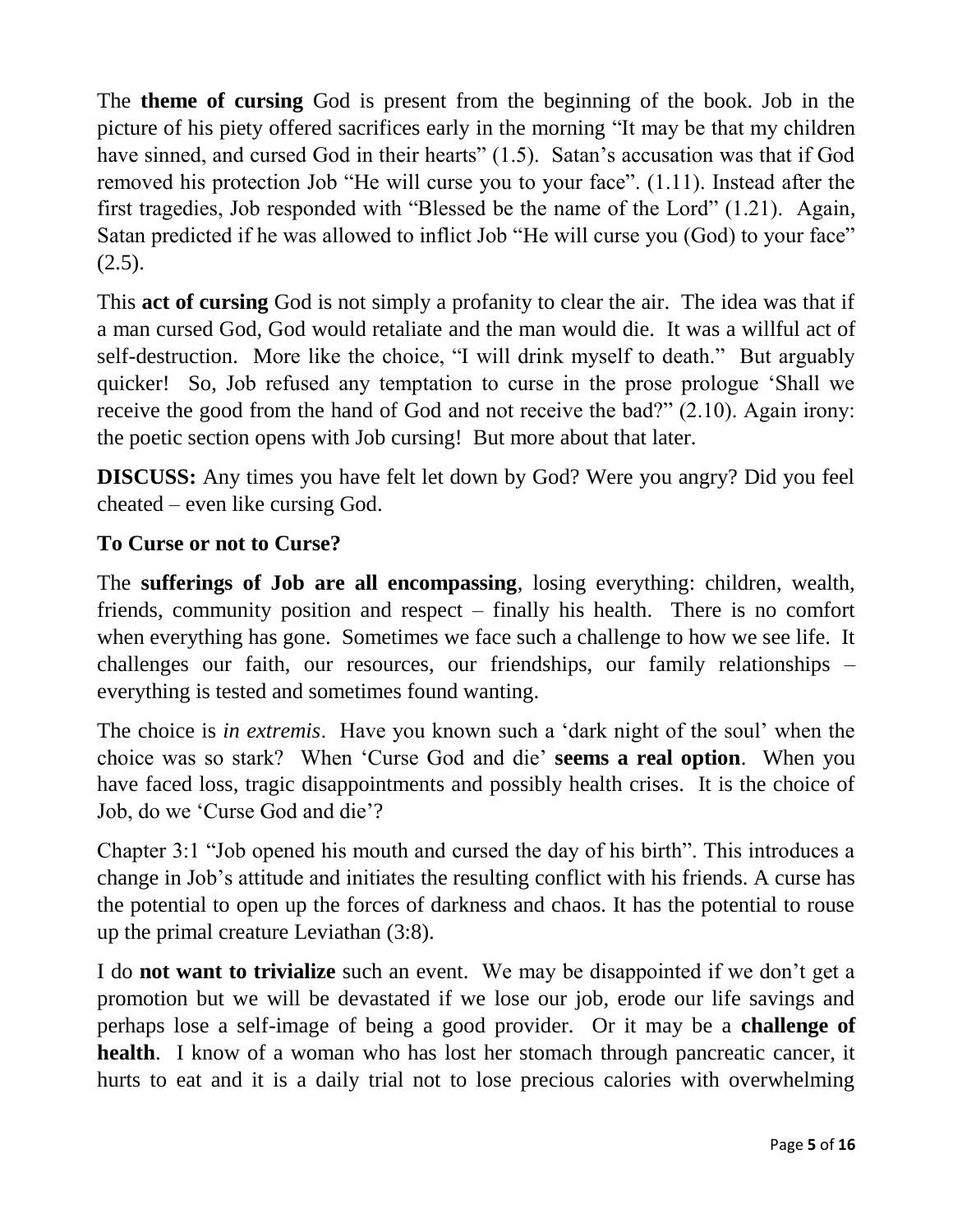nausea. Or a man who foolishly had an affair, a 'one night stand'. He lost his wife and his children will no longer speak to him.

Or the option of **Jacob** to 'Wrestle with the God' (Gen 32)? One is the path of despair and surrender to bitterness. The other calls for everything we have. Jacob would not let God go "unless you bless me" (32: 26). It is a journey that may not end well, most likely like Jacob we will be permanently wounded, but it is the way of Job portrayed in the rest of the book.

Maybe some of us will get through much of **life without such a trial of faith**, but at some time most of us will face the question of Job: Curse God and die or wrestle with God through the dark night of the soul.

#### **Conclusion**

There is a scene in one of Elie Wiessel's books, set against the backdrop of the Jewish ghetto during the Second World War, which depicts the removal of Jews from society. It involves a beadle who reports on the day's events to God each morning, "It was the beadle's custom to rush to the synagogue each morning, to ascend the bimah (a platform from which the rabbi reads the Bible) and shout first with pride, and then with anger: 'I've come to inform you, Master of the Universe that we are here.'' Then came the first massacre, followed by many others. The beadle somehow always emerged unscathed. As soon as he could, he would run up to the synagogue and pounding his fist on the bimah he would shout at the top of his voice, 'See, Lord, we are still here.' After the last massacre he found himself all alone in the deserted synagogue. The last living Jew. He climbed the bimah one last time stared at the ark and whispered with infinite gentleness, 'You see, I am still here.' He stopped briefly before continuing in his sad, almost toneless voice: 'but You, where are You?' (from Ockert's sermon on Job).

I have **no easy answers** if you are facing such a question today. Or tomorrow or any time soon. It is not easy to find the **courage** to maintain the struggle of faith. To refuse easy answers and enter uncharted theological 'waters'. And to continue until against all the odds, wrestling with a foe that is overwhelmingly powerful, being lost in utter confusion and even despair. And maybe in your blackest hour God might respond or you will come to some understanding. Nothing is certain. But this is exactly the **path of Job**. So like in a TV melodrama, I leave you with the 'cliff hanger': What will Job do? What will God do?

#### **References:**

Norman Habel, (1985). *The Book of Job: A commentary*. London: SCM.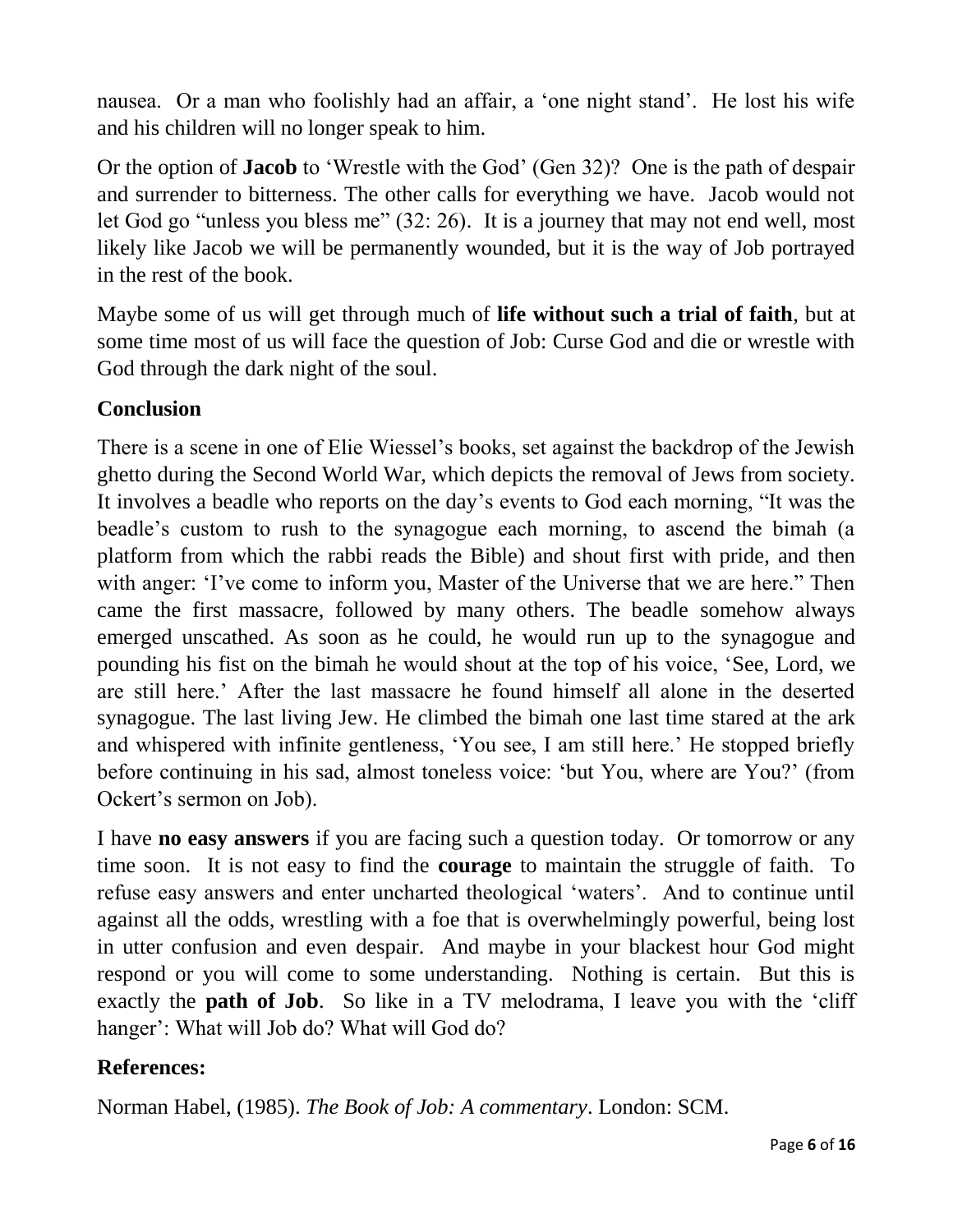# **Study 2 Taking God to Court: Integrity at What Cost?**

In a Nazi concentration camp, a contemptuous guard said to Jacob, "Jews deserve nothing but death." Jacob replied, "Yes, Jews and bicycle riders." The guard thought for a moment and responded, "Why bicycle riders?" Jacob asked, "Why Jews?" There is a distinctly Jewish kind of black humour that is been born of maintaining a shred of dignity in seemingly hopeless situations. Jews and bicycle riders.

The book of Job might be one of the first examples of "black Jewish humour". There is irony in abundance. The book begins and ends with a familiar story. Job "was blameless and upright, one who feared God" (1:1). He was betrayed as a victim of a wager between God and Satan, of which he knows nothing, and is tested with the loss of everything he held precious: his children, prosperity, community esteem and eventually his health "scraping his boils with pieces of potsherd". Only his wife remained. According to St Augustine, she was the final torment "the *audiutrix diaboli* or assistant of Satan). She advised Job, "Do you still persist in your integrity? Curse God and die!" (2:9) The meek Saint held fast to his faith, proverbially with 'the patience of Job', and is finally rewarded with another seven sons, three daughters, 14,000 sheep, 6000 camels, and the thousand yoke of oxen and a thousand donkeys. He saw his children's children to four generations. The book ends "and Job died, old and full of days." (42:17). If this book was about pious examples and happy endings, there would be a little more to be said.

## **Read Job 42 DISCUSS:** Reversals of fortune, what do you think?

In contrast to the prose beginning and end, the poetry chapters of the book of Job (chapters 3 to 43a) reveal a different Job. A man who raged against Almighty God. If, like Job we have been tested to our limits and shattered by tragedy, then perhaps we can understand that reaction. And there are lessons for our spiritual journey.

## **The Anger of Job**

Were ever the line of religious decency is drawn, Job in his anger went far beyond. He did what no Jew would do. He cursed the day of his birth (3:1). He blamed God, "For the arrows of the Almighty are in me" (6:4). In his misery he taunted God, why did he not do things properly and finish him off? Surely "It would please God to crush me." (6:9).

Joe felt as if he'd been singled out for some kind of divine contest. Quite reasonably he asked if the fight was fair? Was he one of the mythical monsters of the deep, "am I the Sea (*Yamm*), or the Dragon (*Tannin*) that you set a guard over me?" (7:12, notice guard again) Such creators of primal chaos were the only opponents of God strong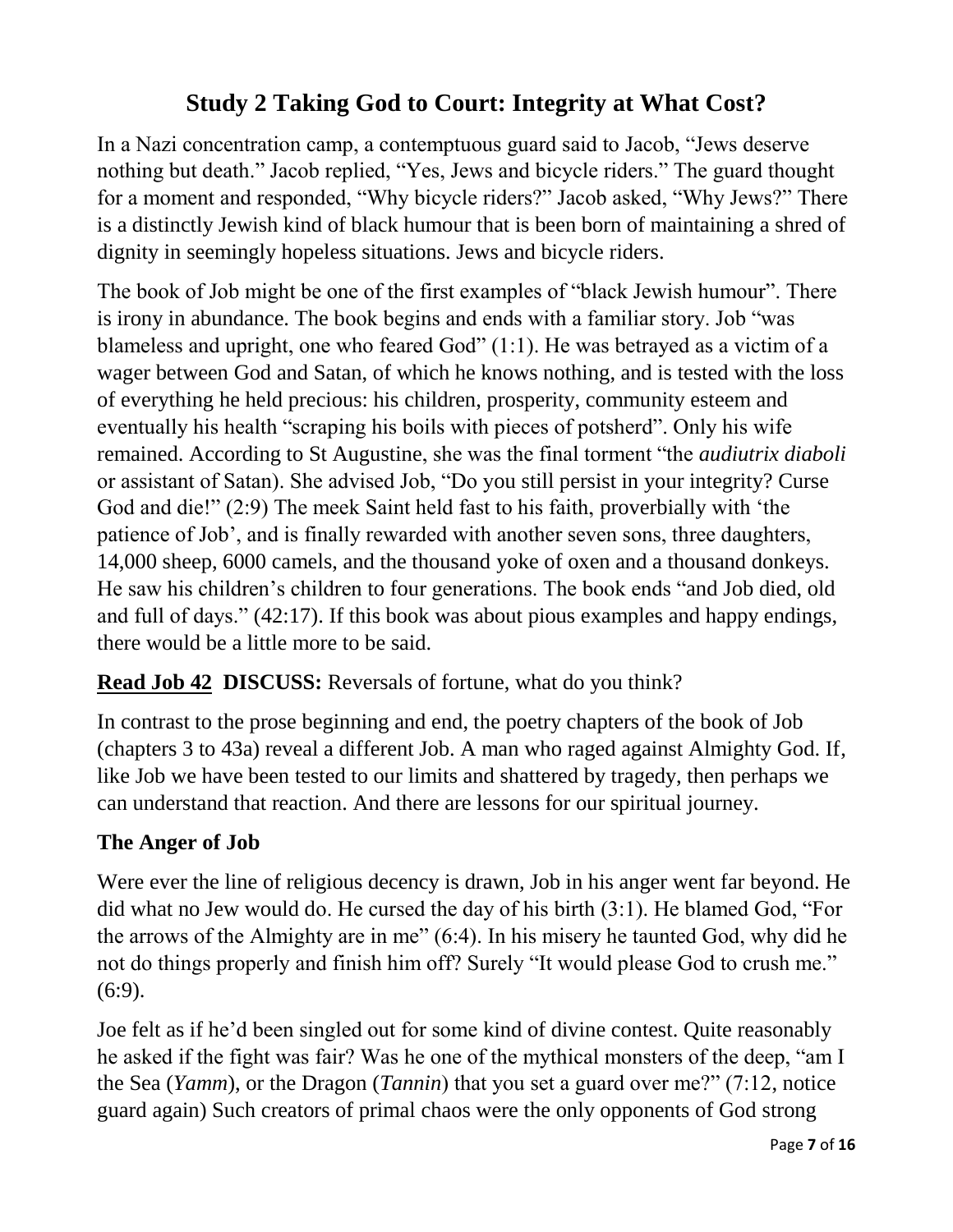enough for a good contest. Job resorted to sarcasm, "does it seem good to you to oppress?" (10:3) and undermined God's wisdom with satire (12:13-25 What kind of picture of God is this? Discuss).

There is a parody of the famous Psalm 8, "What are human beings, that you make so much of them, that you set your mind on them, visit them every morning, test them every moment?" (7:17 - 18). Job uses the theme of chaos to subvert a hymn of creation, (9: 2-10), and some commentators have speculated whether Joe crossed over into blasphemy (27:7) "may my enemy be as a wicked man, my adversary at law as a wrongdoer! (Habel's translation; Who is his enemy? obviously God) My favourite is Job's bitter humour, "he has kindled his wrath against me, and counts me as his adversary. His troops (angels) have thrown up siege works against me and encamp around my *tent*." (19:11 - 12). Remember that Job's health had deteriorated to the point of virtual paralysis.

Was Job's reaction extreme? Well maybe. *But as the anguish of orthodoxy, not heresy.* I would compare it to the honesty and integrity of C.S. Lewis writing after his wife Joy died from cancer. He addressed God, "already month by month and week by week, you broke her body on the wheel while she still wore it. Is it not yet enough? The terrible thing is that a perfectly good God is in this matter hardly less formidable than a cosmic sadist. The more we believe that God hurts only to heal, the less we believe that there is any use in begging for tenderness." (*A grief observed*, page 35 - 36).

All this reminds us that we see with different eyes when we are the one suffering, or as Job said it, "In the thought of one who is at ease there is contempt for misfortune."  $(12:5)$ 

## **Litigation**

In contrast to his reputation, Job was not one to passively wait. He decided on a highly original, perhaps risky, course of action. He would take God to court, "I would speak to the Almighty, and I desire to argue my case with God." (13:3)

Apart from the obvious difficulties with this plan, it is worth exploring some additional layers of meaning. Job challenged the ancient wisdom that to see God is to die. It was a risk he was willing to take to argue his case. Job also suspected that it was futile, because God would unfairly use his superior power, "Though I am innocent, my own mouth would condemn me!" (9:20) he desired an impartial judge, but he or she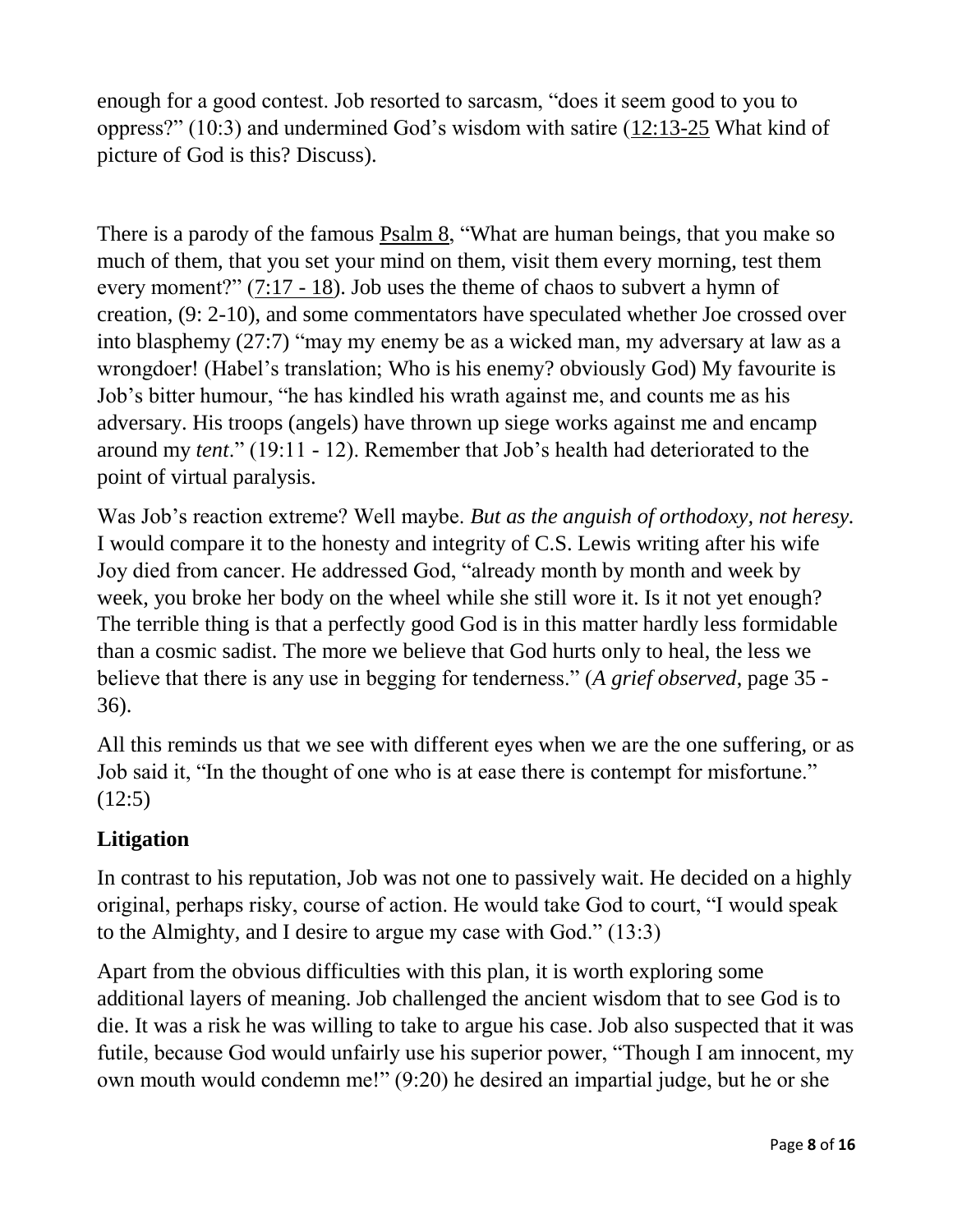would be hard to find, "There is no umpire between us, who might lay his hand upon us both" (9:33).

Nevertheless, Job went on. He offered his testimony. In the chapters 29-31 he pleaded his innocence and cried out for justice. He catalogued possible crimes (31:7- 34) and challenged God to provide evidence (31:36-37). Eventually Job built up his courage and issued a subpoena, "Here is my signature! Let the Almighty answer me!" (31:35a) Is this insanity? Arrogance? Grandiosity? Self-righteousness? Was he ready to defy God rather than to deny his integrity?

Silence. No response from God. The silence is broken, by Ehilu the fourth comforter, (Read Job 32: 1-10) who in six chapters added nothing original or remotely helpful to Job. A classic literary anti-climax (32-37) from "a bombastic fool full of hot air" (Habel, p. 53, see 32:18-22). But finally, God does indeed turn up to court - unrepresented! There is not a trace of an answer to Job's charges. Like one of Cicero's famous defenses the legal issues were completely ignored and in Job the ultimate question 'why do the innocent suffer?' is left unanswered.

From the whirlwind there came a series of unanswerable questions, "I will question you and you shall declare to me." God is subject and will not be an object to anyone. God asked, "Where were you when I laid the foundation of the earth? Tell me if you have understanding. Who determined its measurements, surely you know!" (38:1-5). What followed is some of the most glorious nature poetry in any language, but with an additional purpose. There are limits to human knowledge and understanding.

Job admitted that he did not fully understand "things too wonderful for me" and conceded that he was wrong, "I repent in dust and ashes" (42:6). But Job was validated in a surprising way. The *Lord said that only Job had spoken of him in the right way!* (42: 7)

## **Integrity**

Integrity is always tested. It is never a given. In the early morning, when we have given up on sleep for the night and wait for the first sounds of insects and birds or in a moment of despair when everything we have worked for seems in ruins, or the nagging anguish of the loss of a loved one, now beyond our reach. We know what it is to be alone and to struggle in hidden ways. Do we, in such moments to surrender to despair or demand an answer from God? Integrity is always tested.

Chaim Potok (1972) wrote an amazing novel *My Name is Asher Lev*. It is the story of an Orthodox Jew who grew up with an immense talent. He was apprenticed to a famous artist (I think of Mark Rothko) and then later establishes his own reputation.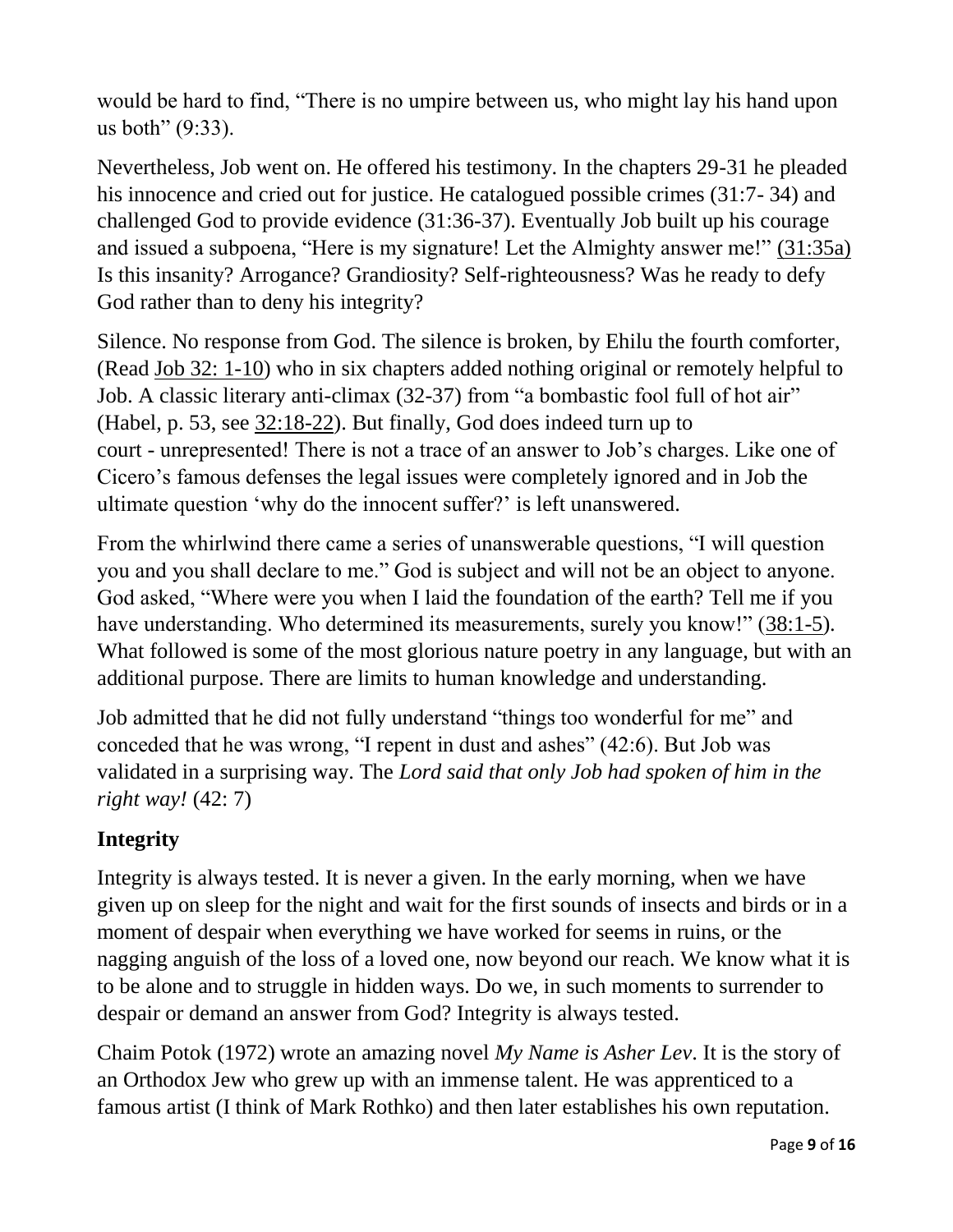Asher comes to a place in a artistic creativity that the only symbol he can use to convey family pain is to paint a crucifixion. This is highly offensive to his orthodox Jewish family and friends. He explained, "Yes, I could have decided not to do it who would have known? Would it have made a difference to anyone in the world? That I would have felt a sense of incompleteness about a painting. Who would have cared about my silent cry of fraud? By itself is a good painting. Only I would have known." A man with his artistic sense of integrity.

All this comes together in our spiritual life. That is why Job is so important. He rejected the orthodoxy of his day, eloquently conveyed in the speeches of his three comforters, and ventured where the way was not known, or safe, or even sensible. He embraced a kind of 'holy madness' guided only by his integrity. He knew that he would hold onto his integrity with an iron grip. Job cried, "Till I die I will not put away my integrity." (27:5). Stick to your integrity, it is a better map when you go beyond the known.

Job was a devout man. He knew as much about God as anyone. He thought he had a grip on the assurances of his faith 'live a good life, honour God, and all will be well.' A contract of sorts. But it is a primary school theology and eventually life will subvert it. Job discovered that spirituality is not ultimately about dogma or rules, it is about a relationship with God. He went from a secondhand knowing about God, to knowing God, "now my eyes see you"  $(42.5)$ .

We can learn from Job that faith is not passive resignation. It is a struggle in which integrity is tested – again and again.

# **Study 3 The Risk of Transgressing Orthodoxy**

Abraham Heschel said, "In a very deep sense, religion is two things. First of all, it is an answer to the ultimate problems of human existence. Second it is a challenge to all the answers."

There was an interview with Elie Wiessel (quoted by Ockert) in which the journalist quoted the following excerpt from his autobiography *Night, "*Never shall I forget that night, the first night in the camp, which is turned my life in one long night, seven times cursed and seven times sealed. Never shall I forget that smoke never shall I forget that smoke. Never shall I forget the little faces of the children whose bodies I saw turned into wreaths of smoke beneath the silent blue sky. Never shall I forget that nocturnal silence was deprived me, for all eternity, of the desire to live. Never shall I forget those moments which murdered my God and my soul and turn my dreams into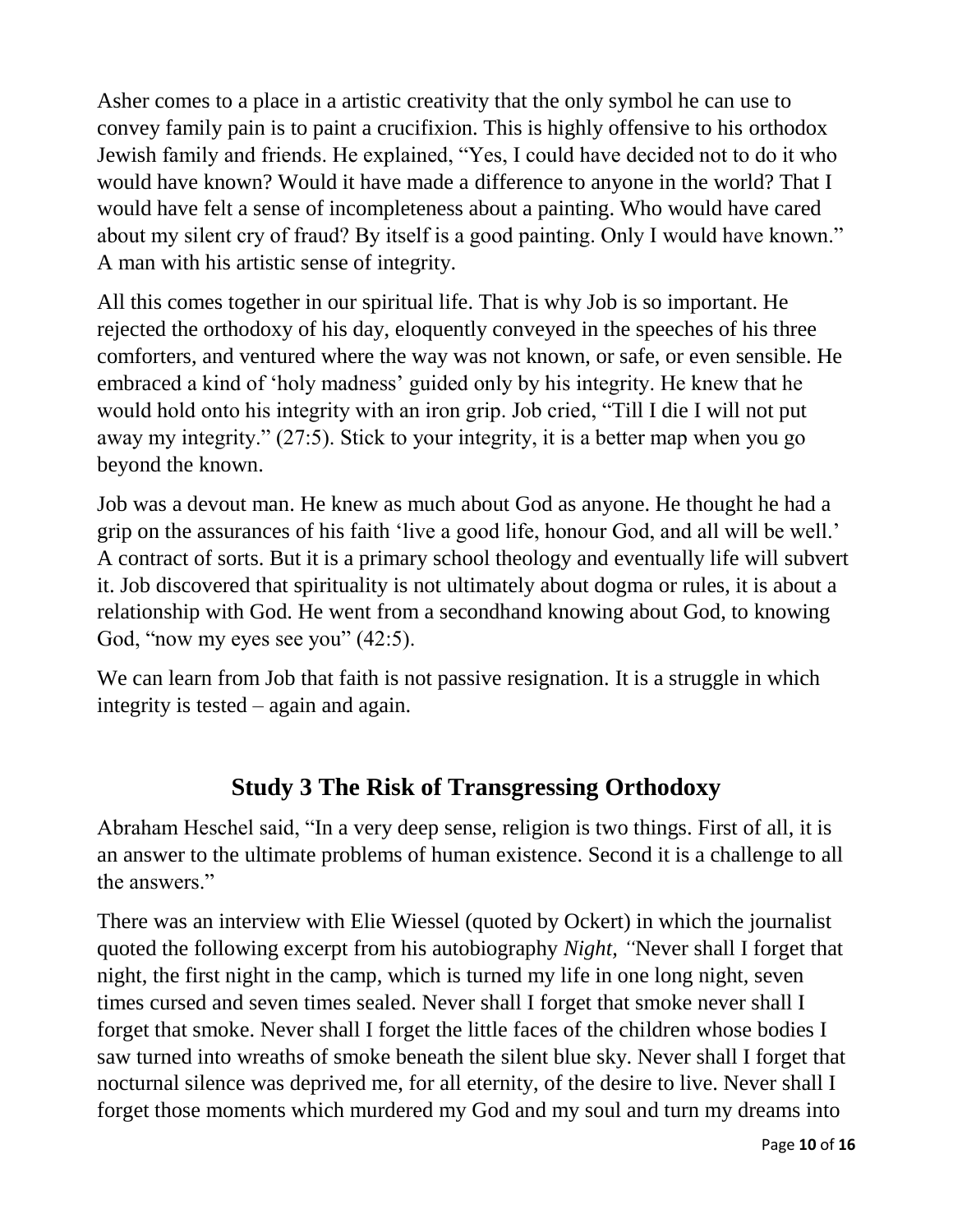dust. Never shall I forget those things, even if I'm condemned to live as long as God Himself, never." The journalist thought that these words sounded like an those of a man without faith. Wiessel was surprised at this response to his position, and he explained himself in the following way. He said, "I protest within faith not without faith. It is permitted in the Bible to take God to task and to ask 'What is happening to your creation? I'm doing that to this day'." We have seen the truth of this in the Book of Job.

Now we will look at Job's clash with his friends, orthodoxy and indeed the teachings of the Old Testament. There is a profound difference in perspective from someone suffering and others trying to explain misfortune. This is not lost on Job "In the thought of one who is at ease there is contempt for misfortune." (12:5)

- (a) **Eliphaz** (Job 4-5, 15, 22) takes the role of a wise counsellor, a friend offering advice to Job the sufferer. His intention is to convince Job that restoration is possible is only he would follow his counsel, which is grounded in traditional teaching and personal experience. It is a role which Job himself has played in better times "You have instructed many and you have strengthened the weak hands"  $(4:3)$ .
- (b)**Bildad** style is more cutting dismissing Job's words as "your words be a great wind" 8:2 and uses images of two plants and shaky house (chapter 8, 18, 25)
- (c) **Zophar** castigated Job as wordy, glib and prattling as a fool "should a multitude of words go unanswered?" 11: 2 (chapter 11, 20, 27:13-23)

These three ceased "because Job was righteous in his own eyes." (32:1) Read the beginning of Eliphaz (Job 4-5). What is the theological argument? Essentially the friends of Job argued:

- (a) Suffering is a punishment for sin (Eliphaz 4:7-9 "who that was innocent ever perished?");
- (b)Hope is in God alone, "Is not your fear of God your confidence, and the integrity of your ways your hope? (4:6);
- (c) Inevitable lot of frail mortals who have an inherent tendency for evil (15:14-6 "what is man that he can be clean?") and no one can assume they are righteous  $(4:17);$
- (d)Discipline by God (Elihu 33:15-28 "man is chastened with pain upon his bed", 36:8-15);
- (e) Part of a mysterious plan of God (Zophar 11: 5-11 "can you find out the deep things of God? Can you find out the limits of the Almighty?" (11:7);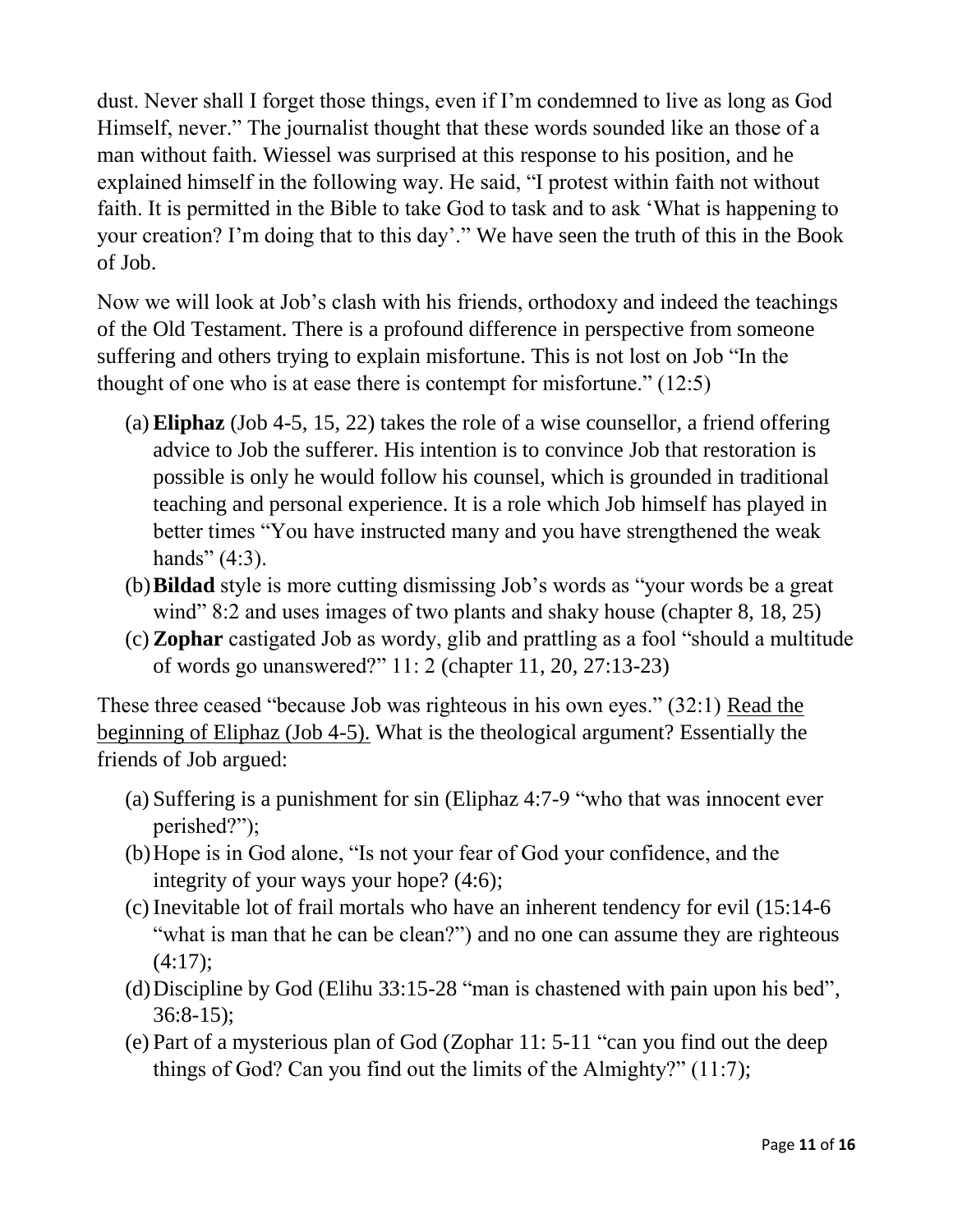- (f) The proper response of a human is to pray, "As for me, I would seek God, and God I would commit my cause." (Eliphaz 5:8);
- (g)God wounds but it's only to heal, "Behold, happy is the man whom God reproves, therefore despise not the chastening of the Almighty. For he wounds but he binds up; he smites, but his hands heal." (Eliphaz 5:17-18);
- (h)God is just, and he will reward the righteous, "if you are pure and upright, surely there he will rouse himself or you and reward you with the rightful habitation... Your latter days will be very great." (Bildad, 8: 6-7);
- (i) Trust traditional wisdom, "for enquire, I pray you, of bygone ages and consider what the fathers are found; for we are but of yesterday, and no nothing, for our days on earth are a shadow" (Bildad, 8: 8-9);
- (j) He should fear God, "But you are doing away with the fear of God, and hindering meditation before God" (Eliphaz, 15:4);
- (k)Look to God for his consolations, "Are the consolations of God too small for you, or the word that deals gently with you? Why does your heart carry you away, why do your eyes flash, that you turn your spirit against God and that such words go out of your mouth?" (Eliphaz, 15: 11-13);
- (l) The ungodly get their just desserts (Bildad, chapter 18);
- (m) Any gain of the wicked is brief, "the exalting of the wicked is short and the joy of the godless is but for a moment?" (Zophar, 20:5).

**Discuss:** What was your childhood or early faith like? Has it changed over the years? How has this happened? Are the questions different or the answers?

I had a conversion experience after dropping out of university (about 1970). I was a fundamentalist for a few years but mercifully that has passed with nearly 50 years of life experience. I still have traditional Christian beliefs, expressed in say the Apostolic or Nicene Creeds, *but how I believe is different.* I knew I had changed but reading James Fowler's stages of faith helped me to appreciate that I arrived at a paradoxical understanding of religious truth. It was no longer, to use a well-worn topic of debate in the church: predestination or free will, it could be equally both. This both-and approach just made sense and I held to my traditional beliefs with what philosopher Paul Ricoeur called a 'second naivety'. So, I reconcile the debate between orthodoxprogressive with an affirmation of *both*!?!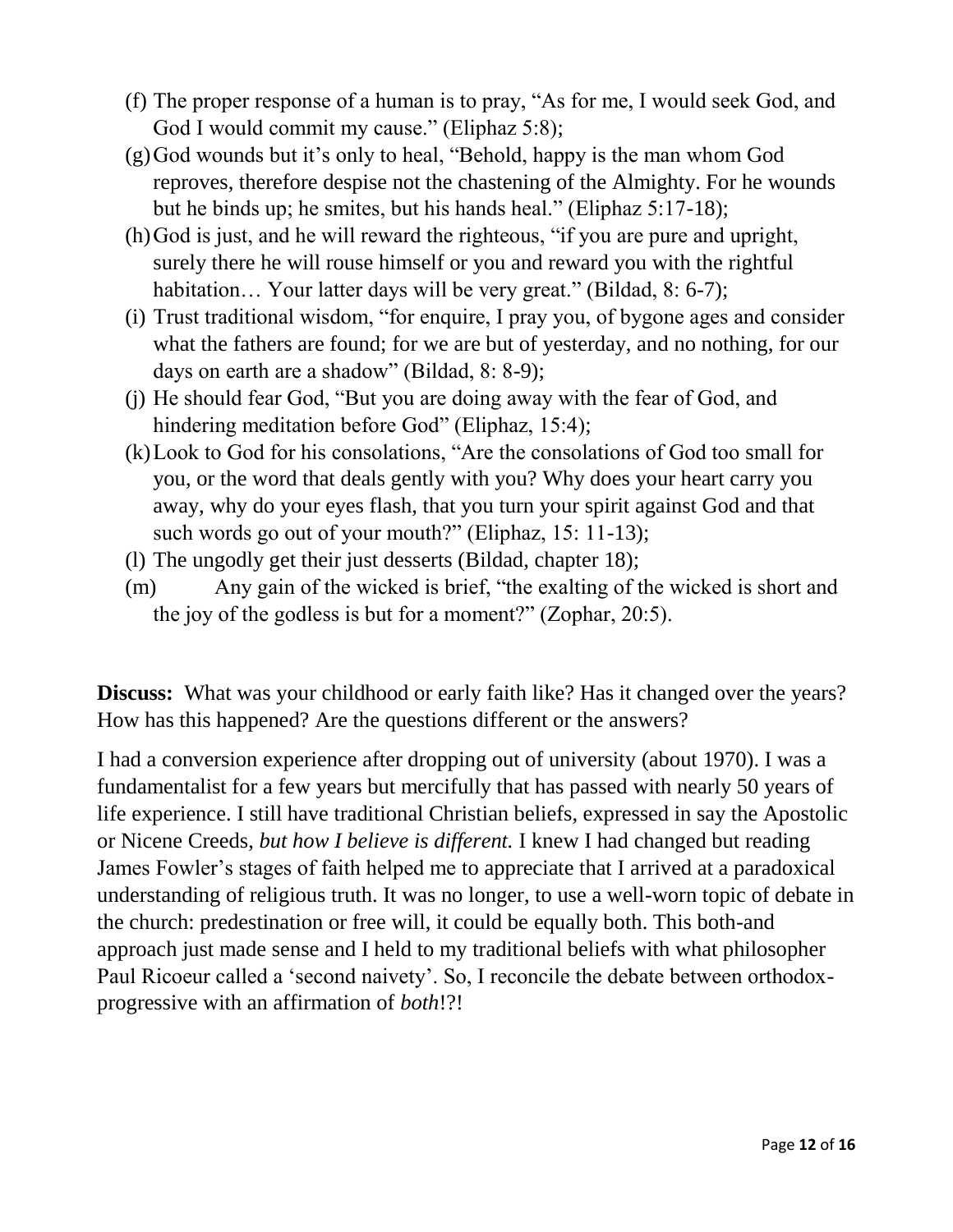## **Study 4 Why do the Innocent Suffer?**

## **Introduction**

The questions are what is most important. Peter Ustinov told the story of a Jewish patriarch who was leaving Russia with all he had. Jacob was stopped on the border by a Russian guard who found a wrapped parcel, very heavy and asked "What is that?" The Jew said, "Don't ask what is that? Ask who's is that? It is Lenin's statue and every day I give him thanks." The guard said to proceed. Jacob got to the border of Israel and another guard asked the same question, "What is that?" Jacob said "Ask not what but who. It is Lenin's statue and every day I will curse him." The guard said to enter. Jacob is at home in Israel and his 10-year-old grandson asked, "Who's is that?" The old man said, don't ask who's is that, ask what it is ... It is 10 kg of gold."

When we read the book of Job the central question we come with is: Why suffering? It is impossible to read the book of Job except through 'modern eyes', but to do this is to miss everything: the art of what is said, the theological context and any point the author is attempting to make.

## **A Modern Problem**

There is a problem of suffering being addressed in Job, but is very different from what we see as problematic. We see the problem framed by the philosopher David Hume (d. 1776), who in his *Dialogues* asked, "Is God willing to prevent evil but is not able? Then he is impotent. Is he able but not willing, then he is malevolent. He is both able and willing? Whence he is evil." This boils down to: Can God be both all-powerful and good? This remains 'the big question' against belief and most thoughtful Christians would agree that it a genuine challenge to faith.

But that is not the question of Job. He had an old Testament world view. Well let me be more accurate and say that the Book of Job was set patriarchal times as a literary device, before Moses and a covenant relationship with God, but the readers shared the assumptions of the Old Testament. So, Job was a model of faithful living, scrupulous in his religious observance, with daily sacrifices offered on the chance of one of his children *might* have sinned (1:5). He fulfilled his side of the covenant relationship with God. But a series of bad things happened to this good man: loss of wealth, servants, his sons and daughters through a series of sudden disasters. Then Job lost his health and became bedridden with sores, "from the sole of his foot to the crown of his head" (2:7). Only his wife survived and she told him to "curse God and die!"

The problem for the old Testament reader of Job was not Hume's metaphysical dilemma, but a perceived break in the covenant relationship with God. The assumed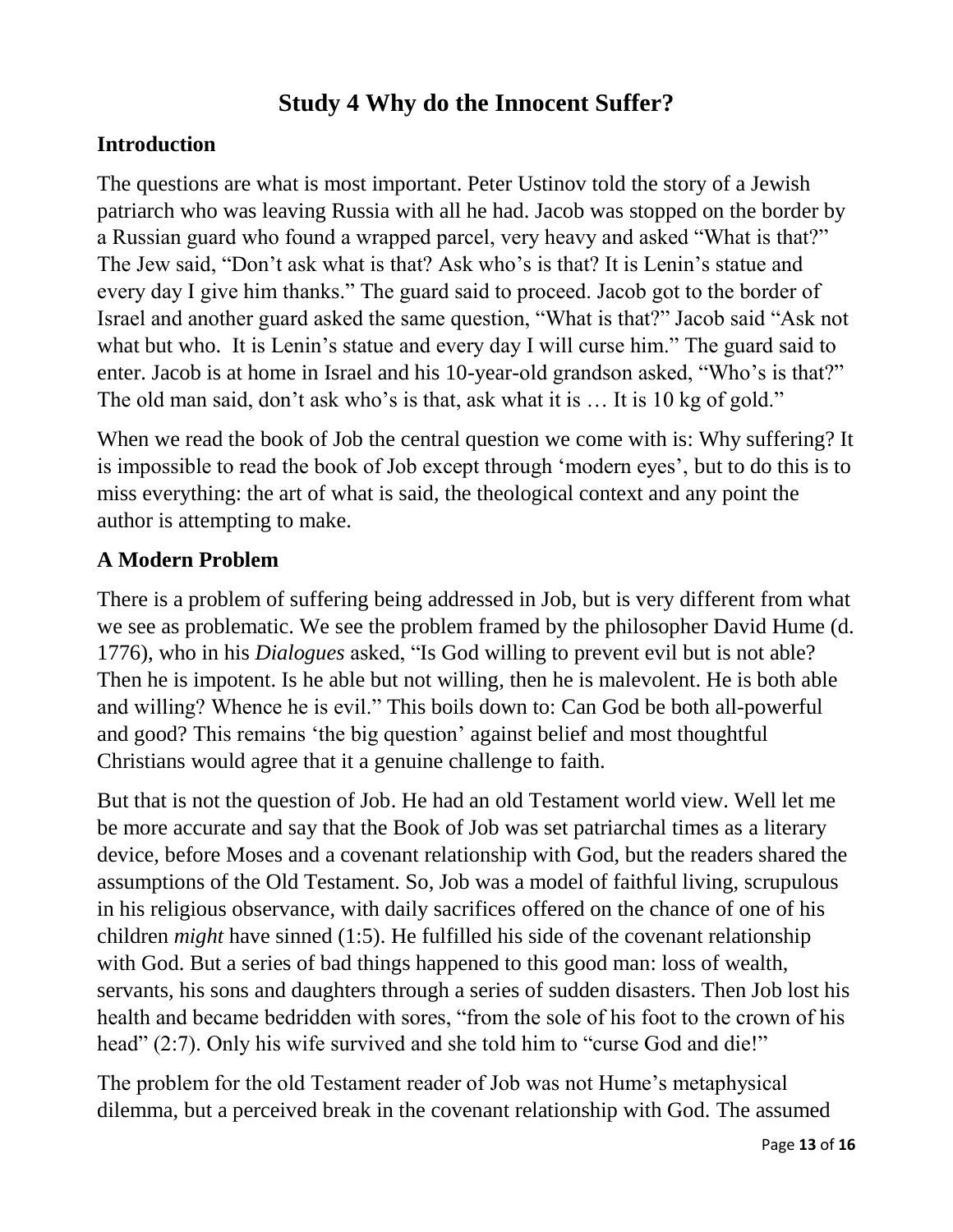deal was: keep the covenant, do what God expects, and you will be protected by God and prosper. An OT version of the prosperity gospel! Clearly, this didn't happen to Job (initially). Why? This is highly confusing and led to the clashes of Job with his three 'comforters'. Job began by cursing the day of his birth  $(3:1 - 10)$ , continued with a traditional lament and then we have cycles of the speeches of his friends [to correct Job!].

We are introduced to Job's three friends. Eliphaz said, "Think now who that was innocent ever perished? Or where were the righteous cut off?" (4:7). He presented sophisticated arguments that all people sin, so not even the righteous can complain (5:6-7), and suffering can be a discipline which is a mark of love (5:17). Bildad was a traditionalist and more confronting, "Does God pervert justice?" (8:3). In his view that the wicked construct a fragile house from false confidence (8:15). Zophar 'took the gloves off' and attacked, "know that God exacts less of you than your guilt deserves" (11:6). All the comforters invite Job to repent and come back to a right relationship with God.

Essentially the comforters accused Job being a hidden sinner, and this was the only possible explanation for the curses of God to have come upon him. We can appreciate that Job's comforters were perfectly orthodox in their theological argument and represented the general perspective the Old Testament. Job, in contrast, was wandering from the fold of orthodoxy. This is an aspect of the genius of the book. It is a nuanced investigation of a problem for ancient Hebrew believers. Followers of the covenant still suffered bad things in life, why? This is a question much closer to the concern of the writer of Job.

The irony is heavy on the book. For example, the reader knows that what Job does not: that God and Satan have a kind of heavenly wager. Satan challenged Job's motives as self-serving and is allowed to test Job through the series of disasters, to take everything, but not to take his life. How satisfactory is this as an answer? If you lost your child through a dreadful disease you would not want to consider yourself an object of a heavenly wager. You might be persuaded that the philosopher David Hume had a point that such a God was not worthy of respect, certainly not love and worship.

This illustrates the bind we get into when we try to give facile answers to life's deepest problems. Job's friends started well, "They raised their voices and wept aloud; they tore their robes and threw dust in the air upon their heads. They sat with him on the ground seven days and seven nights and no one spoke a word to him, for they saw his suffering was very great." (2:12-13). People tend to be critical of Job's comforters but I have trained a few generations of clinical psychologists and very few would wait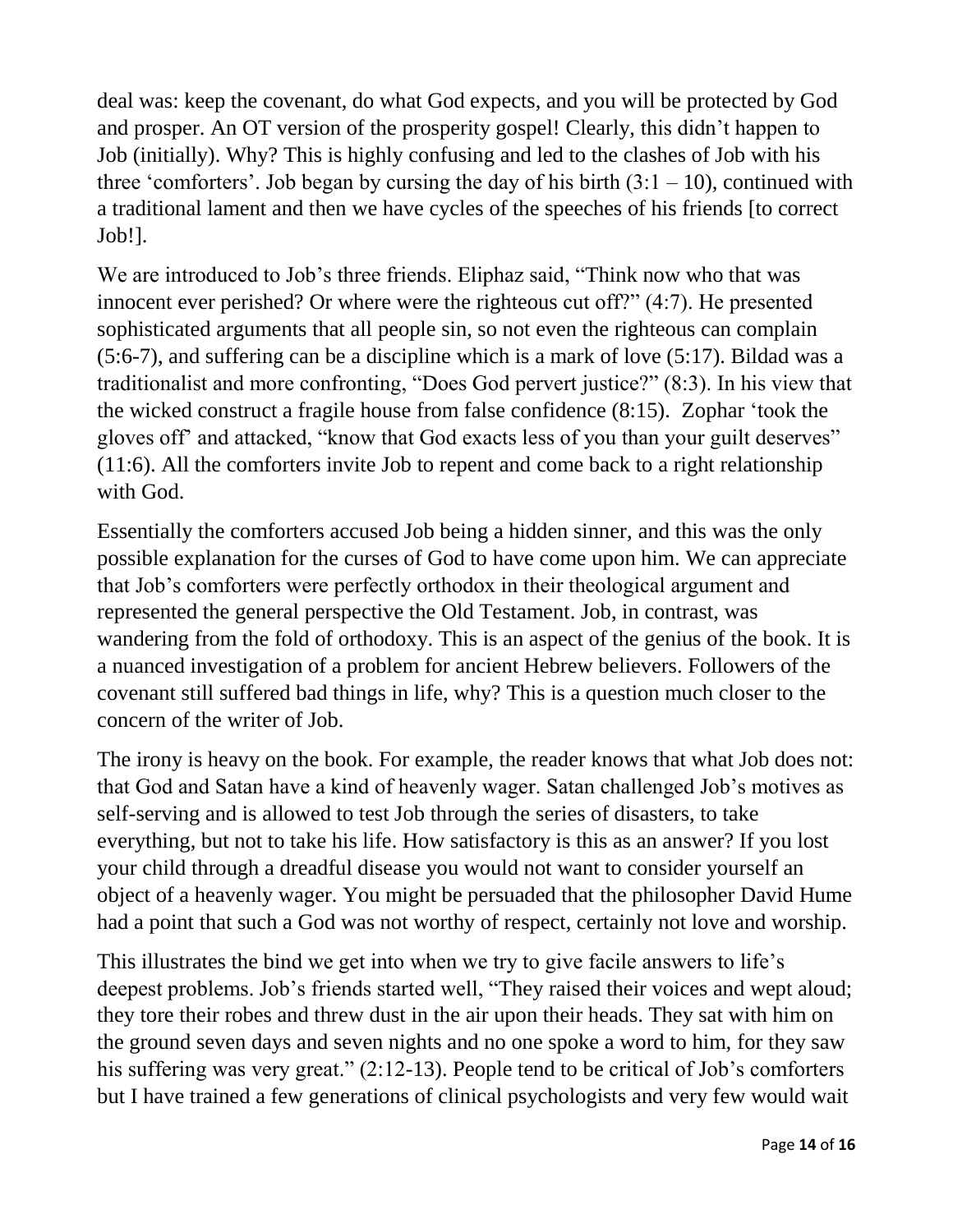so long to begin CBT with Job! One thing we learn from the dialogues between Job and his friends is that their attempts to find answers do not work and just aggravate Job's distress.

Many readers of the book of Job have found an answer in the end of the book, when ironically God did respond to the subpoena to face Job. But the irony continued with the great questions put to Job, "Where were you when…"

The man who challenged God is challenged by God, "Who is this that darkens counsel by words without knowledge? Gird up your loins like a man, I will question you and you shall declare to me." (38:2-3) God speaking from the whirlwind continued, "where were you when I laid the foundation of the earth? Tell me if you have understanding." (38:4)

**READ:** Break group into 4 chapters, what is God saying to Job in Chapter 38, 39, 40, 41. DISCUSS what is the point God is making?

Is there an answer to any of Job's questions? God is subject [who asks questions], not object! Job was reconciled to the Almighty on God's terms alone. Ironically it was Job who was found to be right about God, "My wrath is kindled against you and against your two friends [Elihu is forgotten]; for you have not spoken of me what is right, as my servant Job has." (42:7)

Unlike the ancient Greeks, the Hebrew mind was not speculative. We consider the prophets, "They felt truths intuitively and asserted them with unshakeable certitude" (Gordis). The curious thing is what Von Rad, old Testament scholar, noted that Job was certain that God was involved in his suffering. This truth leads to a different understanding in the New Testament.

#### **The New Testament Church**

The question of suffering was not acute in the earliest church. It was a persecuted minority in Judaism, just another mystery-like religion in a sea of paganism. The early church expected nothing but persecution – in other words to suffer for their belief in Christ. This did not change until Christianity became the established religion under Emperor Constantine. Even then the church was persecuted a few times when later emperors reverted to paganism such as Julian the Apostate.

One of the most influential books in the Middle Ages was written by Boethius (d. 524). This was called *The Consolation of Philosophy*, which is on my shelf. This contains the idea of a Wheel of Fortune which essentially asserts 'what goes up must come down'. It would hardly console us but we see things differently, unless we are thinking about politicians!